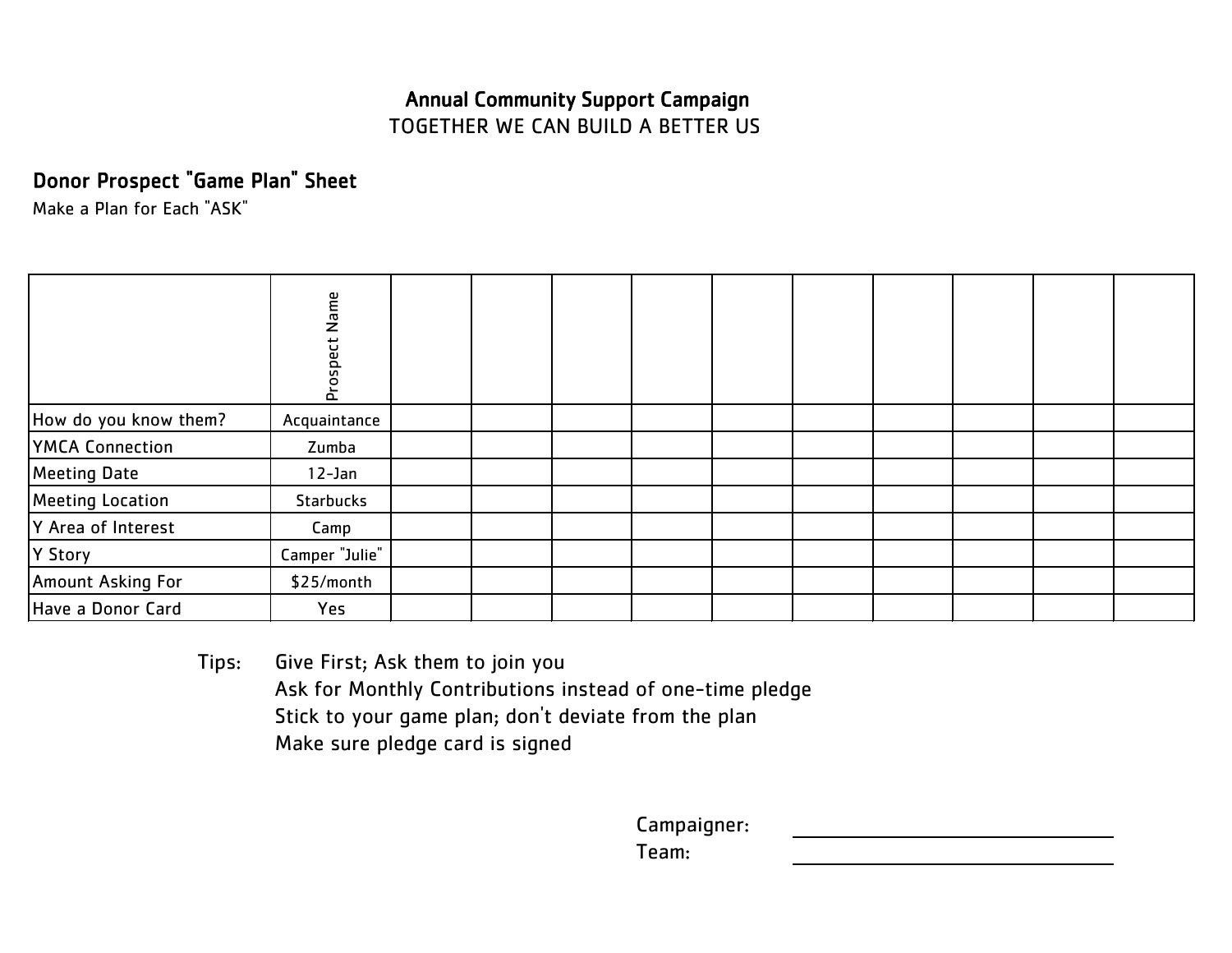Date

Mr. and Mrs. Kenneth C. Donor 12345 Philanthropy Way Generosity, FL 67890

RE: YMCA Annual Campaign

Dear Ken and Jane:

Each year the YMCA of the Treasure Coast asks for help in raising funds to support its efforts to build a stronger community. As a believer that "Together we can build a better us", I am contacting you, to ask for your support of the 2016 Annual Campaign.

The Y is for everyone. Our programs, services and initiatives enable kids to realize their potential, offer ways for families to have fun together, empower people to be healthier, and help foster a spirit of community service. And that's just the beginning!

The ability of our Y's and program sites along the Treasure Coast to bring about meaningful change is remarkable. On any given day, over 1,000 individuals from all walks of life enter the doors of our YMCA's in Martin, St. Lucie, Okeechobee, and Indian River Counties.

A great example of that change is Kimberly and her daughters,

"The few months ago I transitioned my two daughters to the afterschool program at the YMCA. I did not know how I was going to come up with the funds to pay every week. I am so glad that they are in a better place now. I don't get the weekly tears anymore. I don't hear about certain kids saying certain expletives. They are now in a place with like-minded kids that are helping their own social development.

This was possible due to a scholarship I was given by the Y to attend the Y Afterschool. As a single mother, I put the "sac" in sacrifice. I have learned to pinch and press every penny and my kids have learned to do with a few things to help me make ends meet. I feel like they are headed in the right directions with their self-esteem since going to the YMCA. They are learning new things, they are more physically active and the YMCA cater to each individual likes. One of my daughters loves ar and the other loves science. One has been going to art once a week at the Y and the other is building a volcano as we speak. "

Our community needs the support of people like you now more than ever! Children, teens and seniors in our community urgently need opportunities for positive social and recreational activities in answer to the challenges of today's society. The Y is that answer, but I need your help!

Please consider making a donation to this year's Annual Campaign so that we may meet the needs or out community. I will be contacting you shortly to ask for your support.

Sincerely,

Your Name Y Volunteer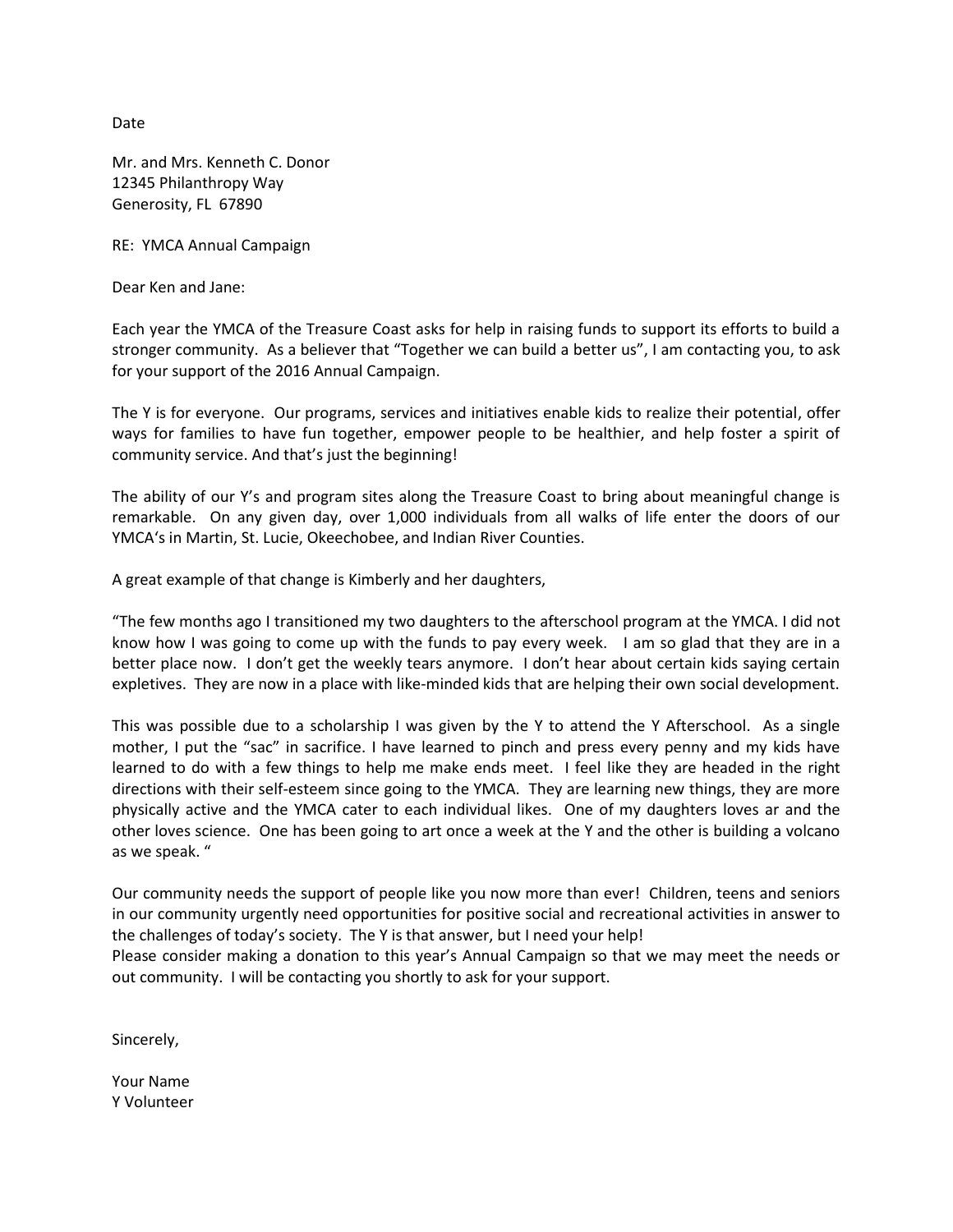#### Healthy Living

"The YMCA has literally been a life saver to me. Several years ago I was in an accident and I spent a year in a wheel chair after surgery on my ankles. My daughter had to deal with a mom who couldn't play with her and couldn't always go and do the things that she wanted to go and do. During this time, I began putting on a lot of weight. By the time I was able to begin physical therapy. I had gained about 100lbs. I have been overweight my whole life but with this additional weight was seriously impacting my health. I was diagnosed as diabetic and developed a new heart condition due to all the added stress on my heart. I also now had a very pain full back problem because of the weight. I came to the YMCA because I had been a member there when I was a kid and knew that it would be a great thing for my daughter, to get her involved in a healthy lifestyle. Since she was there for sports all the time I decided I could start working out there too. I began going regularly and made a plan to go every day that I could. I met people who genuinely cared about me and the changes I was trying to make in my life. They wanted to help and gave me the advice and support that I needed. I lost 70 lbs. Not only did I lose most of the new weight but I also found I had more energy than before the accident. I was able to run around with my daughter and my husband and do things I had always wanted to do. I still have a long way to go but I know that I will get there and there is so much that I have to look forward to. Thank you to the Y for helping me get there."

Amanda Gray, YMCA Member

#### **Youth Development**

This year was Limayri's first summer at camp at our Louis Dreyfus Citrus Branch in Indiantown. Limayri is seven years old and she was terrified of the pool. She was so scared in fact, that she would purposely not bring her bathing suit and didn't want to come to camp at all because she knew, at Y camp you learn to swim. Y Camp was her first time being in or around a swimming pool, coupled with the recent drowning of a boy she knew in the community she viewed the pool as a dangerous place. Reluctantly she would dip her feet into the pool and the lifeguards and camp staff played games with her. She would sit on the steps with a life jacket on, but still wouldn't leave the steps of the shallow end. After some time and with encouragement from her counselors she would allowed a lifeguard to take her around the shallow end. After that you could find Limayri near the wall of the pool clutching on to her vest with both hands and bobbing in the water with a scared look in her eyes but a huge smile on her face. By the end of summer she was swimming in the shallow end without a life jacket, practicing for the swim test. She is now a better and more experienced swimmer than her 9 year old sister. She is attending Y after school in Indiantown and can't wait for next summer to take the next level of swim lessons and pass the swim test.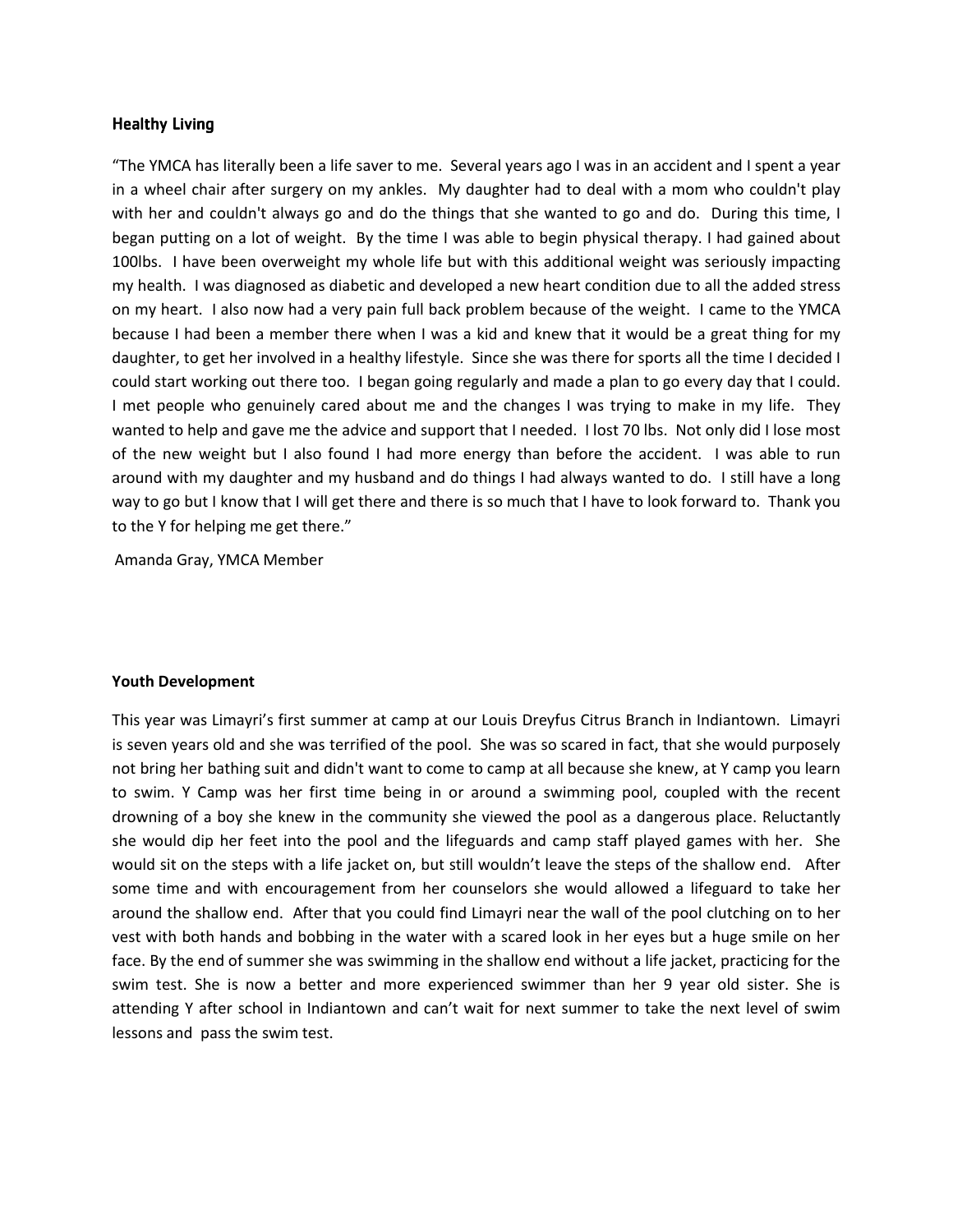#### **Social Responsibility**

Our Branch Executive Director, Elisha Stoecklin received this letter of compliment for one of our Flag Football Coaches. "Elisha I wanted to reach out to you to compliment on of your Flag Football Coaches, J.D. Lewis, IV. His high energy, Positive motivation and non-stop encouragement throughout tour sons practice and games are commendable. This is the first team sport our son has enjoyed, looks forward to, and is motivated to improve. Coach J.D, teaches the kids not only skills they need to win, but healthy competition and good sportsmanship. He's an asset to the YMCA of the Treasure Coast, and we're happy to have him as our son's coach! Sincerely, Sandra O'Brien." J.D. has been a coach at the Y for past two years. He is loved by all of his teams and it a great example of the many wonderful coaches that we a fortunate enough to have volunteer their time at the Y.

"That just made my week! Volunteers at the Y do what they do because they have kids and want to be involved, they just love being around kids and teaching them, or both. I grew up playing sports and I can attribute a lot of my core character traits to being involved in sport all my life. I still remember those moments I lacked confidence but then, with the right encouragement, I did something I thought was beyond my capabilities like run coast to coast for a touchdown or make that game winning catch. There is no better feeling, as a coach, than seeing one of your kids have THAT moment on the field that you know will both shape their character and give them the confidence to keep pushing and get better. It really is fun for me... coaching your kids and trying to get them to benefit from sports like I did...and to actually see it happen makes me feel like I'm doing good. "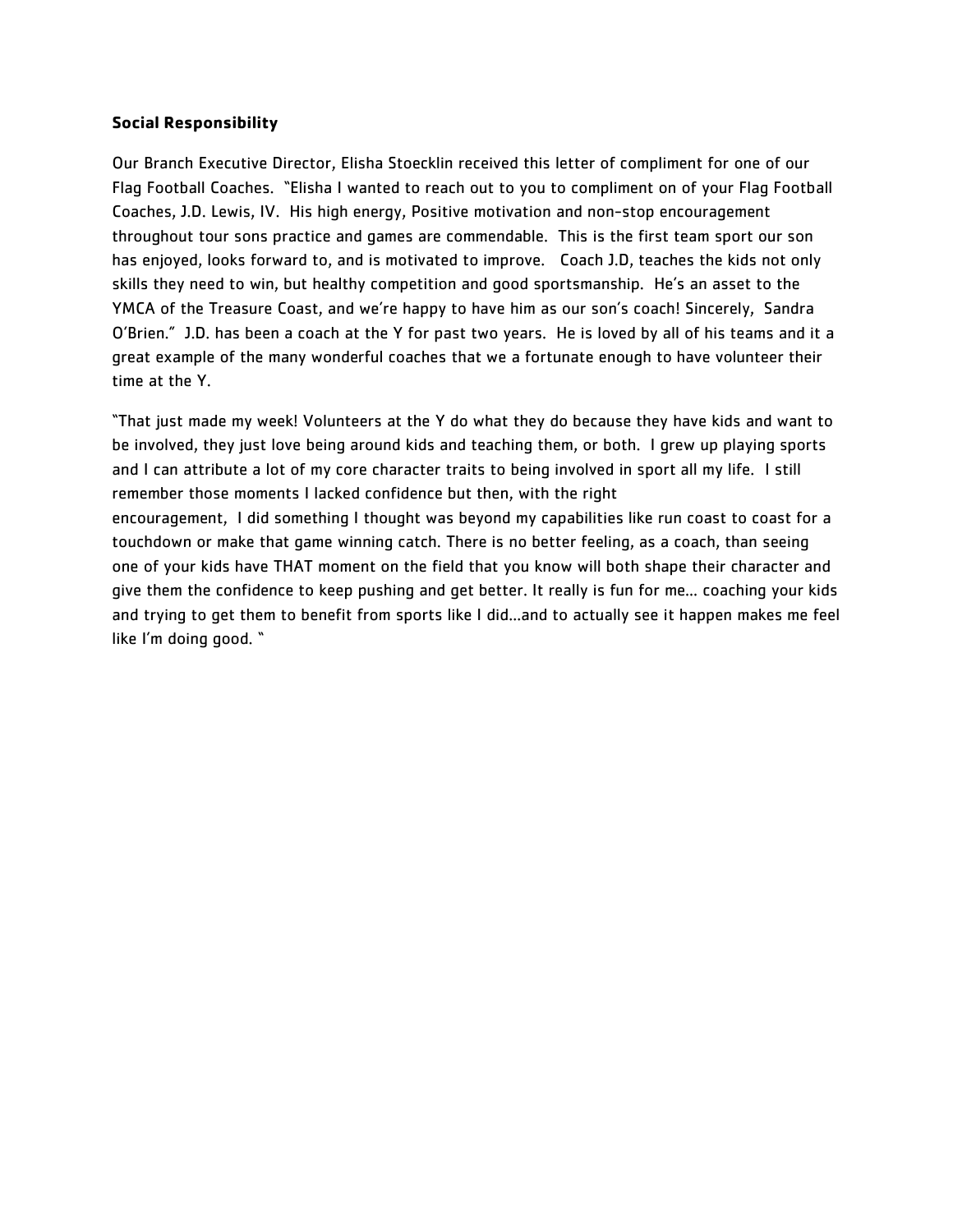

## Thank You Samples

The following is a list of donor thank-you ideas. It is important to note that meaningful cultivation is often found in the informal touches throughout the year.

- Make the note about the give. Give details about what services will be provided with the donation.
- Keep a generic version on your computer that can be personalized quickly.
- Keep the tone personal.
- Very large donations deserve a phone call or a personal visit.
- Think of your donors and be creative!

### Samples:

Dear Jane and John,

I want to express my appreciation for your generosity in supporting the 2012 Y Community Support Campaign. Your assistance means so much to me but even more to the families that will benefit from your generosity. Thank you from all of us.

Sincerely,

…………………………………………………………………………………………………………………………………

Dear Jane,

I so appreciate your contribution to the 2012 Y Community Support Campaign. You truly did a wonderful thing. Your generosity will directly benefit children and their families in our community.

If you ever need me to help with a charitable cause of your own, please let me return the favor, Again, thanks so much for all you've done for the Y.

Sincerely,

…………………………………………………………………………………………………………………………………

Dear John,

Thank you for your very kind donation. 100% of your donation will go towards supporting positive, value-based programs for children and families. You're making a difference!

Thanks again for your kindness,